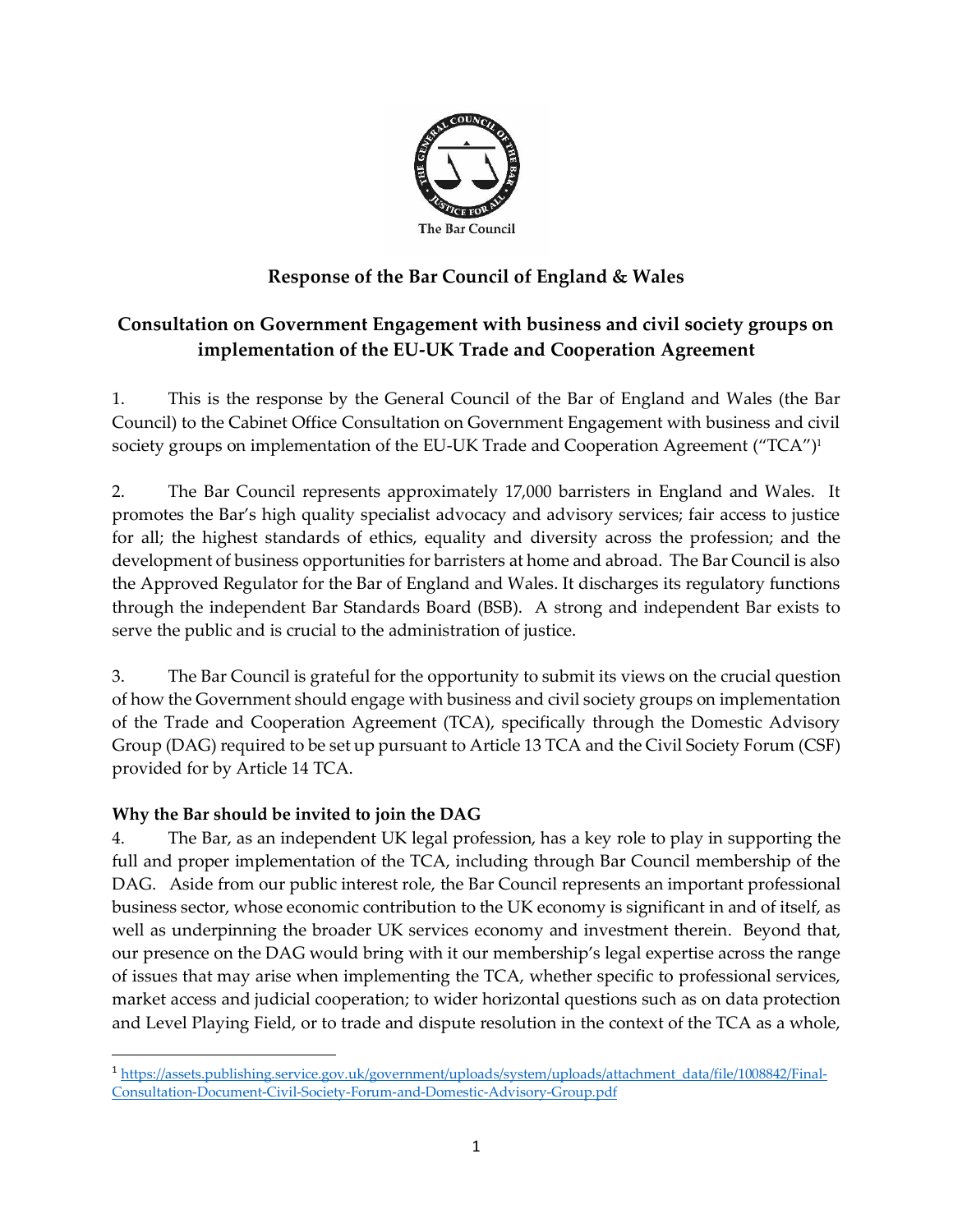or, for example, under Part III, Law Enforcement and Judicial Cooperation. The Bar Council also enjoys significant links with the judiciary, and a permanent presence and connections in Brussels and beyond, in particular amongst the legal community, which serve to further inform and underpin our insights.

## **5. Responses to the questions posed**:

- *1. How should the UK Government engage formally on TCA implementation issues through a domestic advisory group? The Government is planning a meeting once or twice a year with one group and would welcome your comments on the format, scope, and other ways of consultation. How do you see this group operating effectively?*
	- Given the importance, broad range and complexity of the issues that are likely to be dealt with by the DAG, the Bar Council considers that a minimum of four meetings per annum should be foreseen, with flexibility to convene in between if an urgent matter requiring DAG input arises.
	- There should be sector-specific sub-groups (for example, at the level of Professional Business Services across the 3 jurisdictions), that meet more often. These sub-groups could make recommendations in their sector(s); identify issues for broader discussion; report on developments in their area and suggest items to go on the full DAG agenda when of broader interest / importance. The legal sector is likely to have comments on developments in other areas too, including re dispute resolution.
	- There needs to be a mechanism to convene and take action on urgent matters. For example, if the EU were to threaten to withdraw the Data Adequacy decision, or HMG were to table legislation which might be likely to provoke such a move. DAG members or sub-groups should be enabled to call such a meeting if needed.
	- In terms of practical operation of the DAG, we suggest that:
		- o DAG members should be consulted on the agenda sufficiently in advance of meetings to allow them to consult internally, comment and make suggestions.
		- o DAG meeting minutes should be circulated in a timely fashion, allowing members to take forward any action / advice agreed upon.
		- o DAG members should also receive, in a timely fashion, meeting agendas, minutes and reports emerging from the CSF and other EU-UK TCA bodies, including relevant Trade Specialised Committees, in order that their advice and input to government in advance thereof is as comprehensive and useful as possible.
	- On matters of particular importance, and when time permits, there should be scope to organise public consultations to inform the work of the DAG / CSF.
	- In addition, Government should compile and publish lists of experts that can be called upon and invited to participate in meetings even if not formally members of DAG, as the need arises, to provide targeted advice.
	- More generally, Government should ensure that the views and demands of civil society groups, such as the Bar, are reflected in all fora in which it meets counterparts on the EU side, including the Partnership Council and all TCA trade committees.